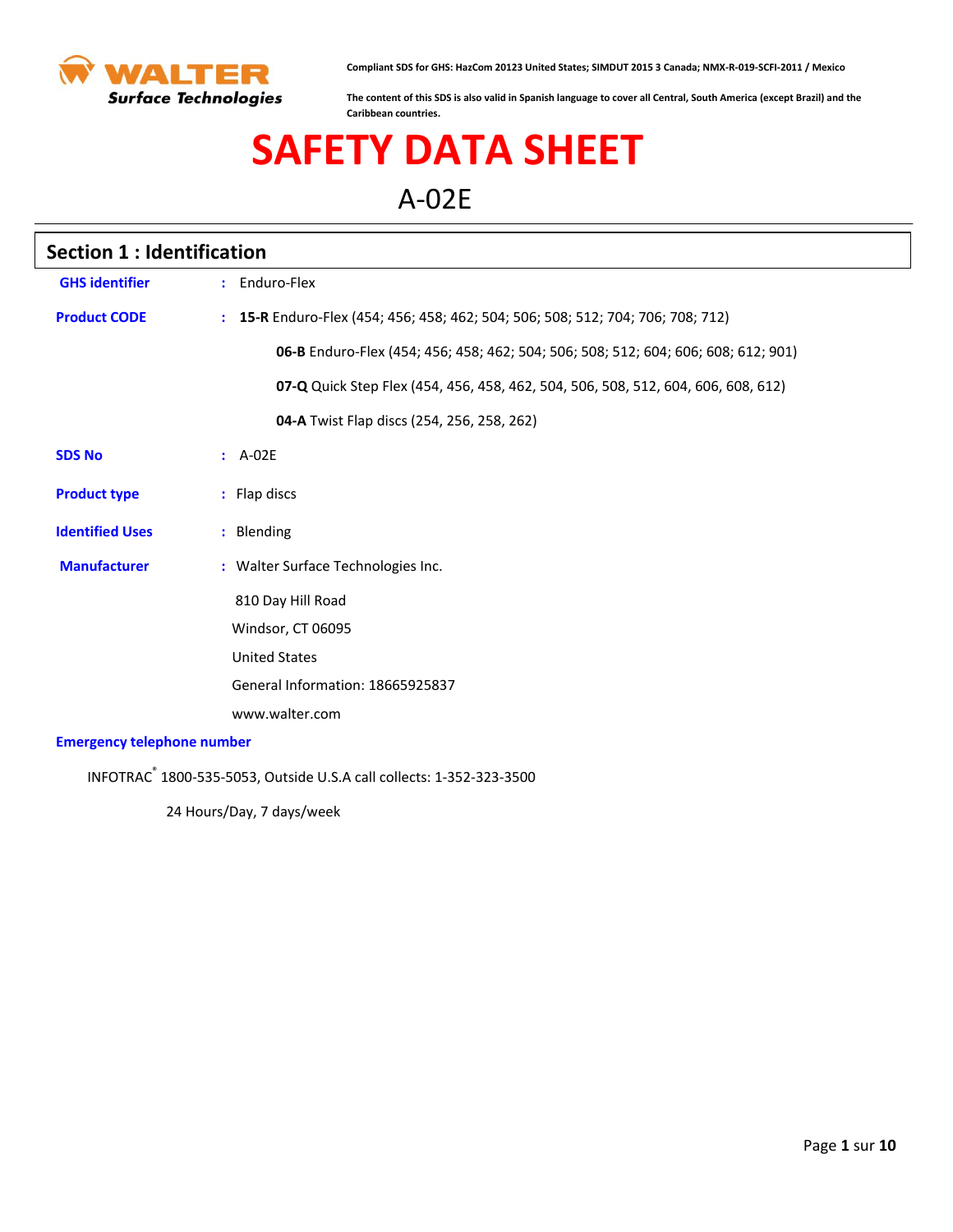

### **Section 2 : Hazards Identification**

| <b>OSHA/HCS Status</b>          | While this material is not considered hazardous by the OHSA Hazard Communication Standard (29<br>CFR 1910.1200), this SDS contains valuable information critical to the safe handling and proper use of the<br>product. This SDS should be retained and available for employees and other users of this product. |
|---------------------------------|------------------------------------------------------------------------------------------------------------------------------------------------------------------------------------------------------------------------------------------------------------------------------------------------------------------|
| <b>Classification</b>           | : Not classified                                                                                                                                                                                                                                                                                                 |
| <b>GHS Label Element</b>        |                                                                                                                                                                                                                                                                                                                  |
| <b>Signal Word</b>              | : No signal word                                                                                                                                                                                                                                                                                                 |
| <b>Hazard Statement</b>         | : No known significant effects or critical hazards                                                                                                                                                                                                                                                               |
| <b>Precautionary Statements</b> |                                                                                                                                                                                                                                                                                                                  |
| <b>General</b>                  | : Read Safety Data Sheet before use. Keep out of reach of children.                                                                                                                                                                                                                                              |
| <b>Prevention</b>               | : Not applicable.                                                                                                                                                                                                                                                                                                |
| <b>Response</b>                 | : Not applicable.                                                                                                                                                                                                                                                                                                |
| <b>Storage</b>                  | : Not applicable.                                                                                                                                                                                                                                                                                                |
| <b>Disposal</b>                 | : Not applicable.                                                                                                                                                                                                                                                                                                |
|                                 | <b>Hazard Not Otherwise Classified: None known</b>                                                                                                                                                                                                                                                               |

## **Section 3: Ingredients and composition of product**

The greatest part of the projected dust during the work comes from the work piece and not from the product.

#### **Hazardous Ingredients :**

| <b>Ingredient Name</b> | <b>CAS Number</b> | Concentration (%) |
|------------------------|-------------------|-------------------|
| Cryolite               | 13775-53-6        | $1 - 25$          |

Any concentration shown as a range is to protect confidentiality or is due to a batch variation.

**There are no additional ingredients present which, within the current knowledge of the supplier and in the concentrations applicable, are classified as hazardous to health or the environment and hence require reporting in this section.**

**Occupational exposure limits, if available, are listed in Section 8.**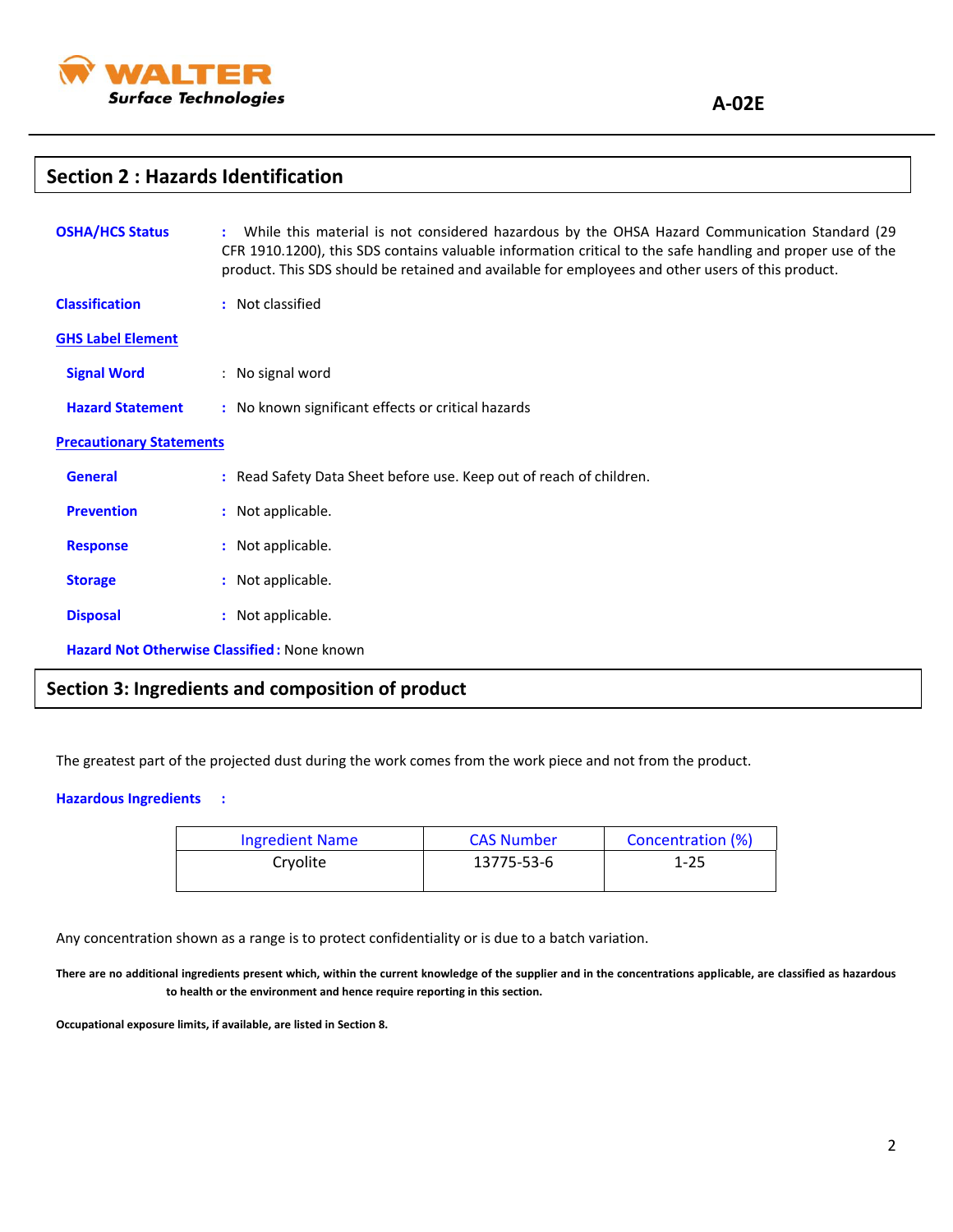

### $\overline{a}$ **Section 4: First Aid Measures**

| <b>Description of necessary first aid measures</b> |                                                                                                                                                                                                        |  |
|----------------------------------------------------|--------------------------------------------------------------------------------------------------------------------------------------------------------------------------------------------------------|--|
| <b>Inhalation</b>                                  | : Move victim to fresh air. If the victim still feels unwell, consult a physician.                                                                                                                     |  |
| <b>Skin Contact</b>                                | : Wash gently and thoroughly with lukewarm, flowing water and non-abrasive soap for 5 minutes. If<br>signs/symptoms develop, consult a physician.                                                      |  |
| <b>Eyes Contact</b>                                | : Flush the contaminated eye(s) with large amounts of clean water for 5 minutes while holding the<br>eyelid(s) open. Do not remove embedded objects. Continue rinsing. Consult physician if necessary. |  |
| <b>Ingestion</b>                                   | : Not applicable                                                                                                                                                                                       |  |

**Others :** Treat scrapes or cuts by cleaning wound. Apply sterile dressing.

### **Most important symptoms and effects, both acute and delayed**

#### **Potential acute health effects**

| <b>Inhalation</b>                                                          | : No known significant effects or critical hazards |  |
|----------------------------------------------------------------------------|----------------------------------------------------|--|
| <b>Skin Contact</b>                                                        | : No known significant effects or critical hazards |  |
| <b>Eyes Contact</b>                                                        | : No known significant effects or critical hazards |  |
| <b>Ingestion</b>                                                           | : No known significant effects or critical hazards |  |
| <b>Over-exposure signs/symptoms</b>                                        |                                                    |  |
| <b>Inhalation</b>                                                          | : No known significant effects or critical hazards |  |
| <b>Skin Contact</b>                                                        | : No known significant effects or critical hazards |  |
| <b>Eyes Contact</b>                                                        | : No known significant effects or critical hazards |  |
| <b>Ingestion</b>                                                           | : No known significant effects or critical hazards |  |
| Indication of any immediate medical attention and special treatment needed |                                                    |  |

None

**See toxicological information (Section 11)**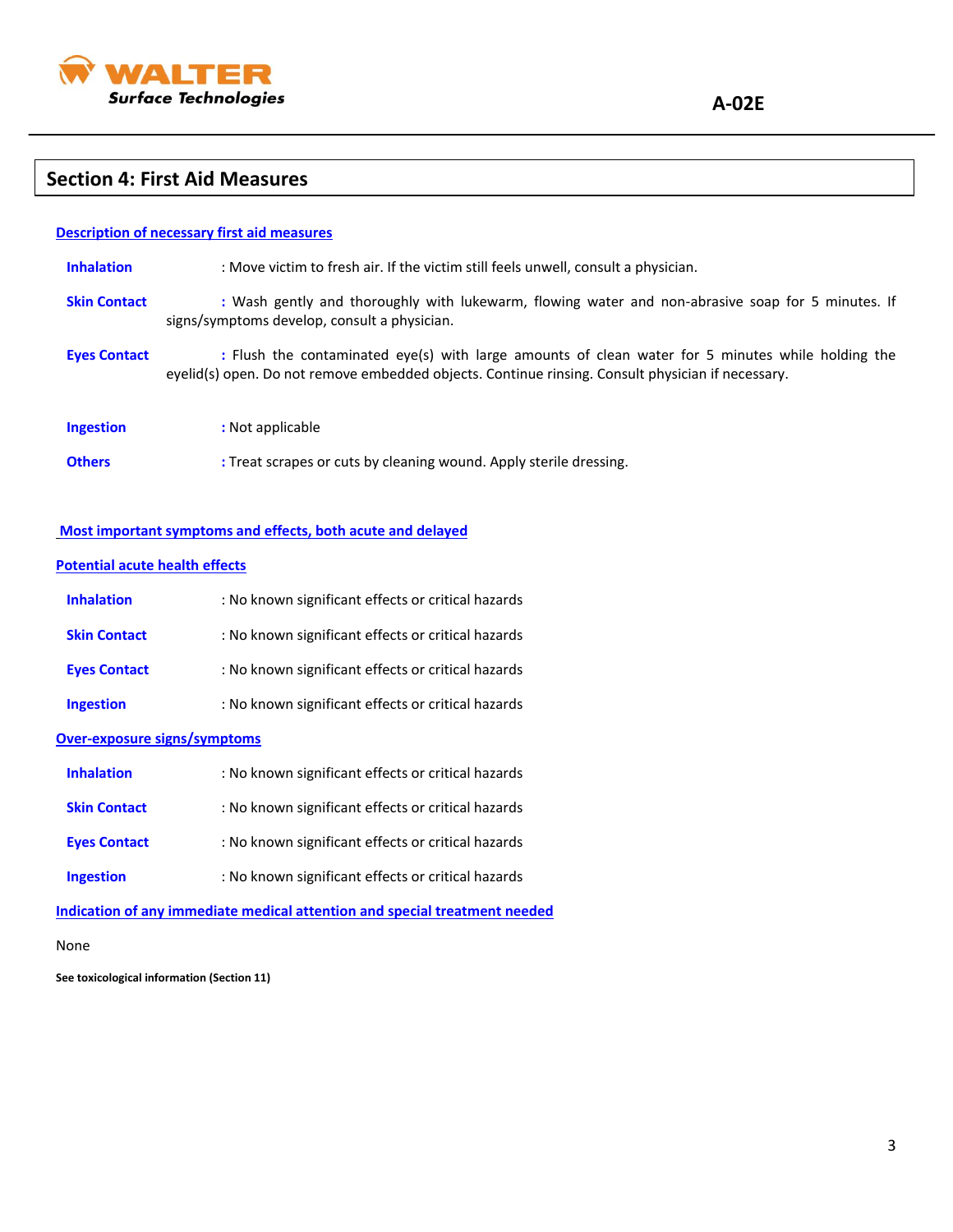

### **Section 5: Fire-Fighting Measures**

#### **Extinguish Media**

**Suitable extinguish Media :** Water, CO<sub>2</sub> or chemical

 **Unsuitable extinguish Media :** None Known

 **Hazardous thermal decomposition products:**

During combustion, toxic fumes may occur, use protective equipment. Decomposition products may include the following material:

Substance: Carbon monoxide and Carbon Dioxide

#### **Special protective actions for fire-fighter:**

No special measures are required.

### **Section 6: Accidental Release Measures**

**Personal precautions, protective equipment and emergency procedures**

 **For non-emergency personnel :** Not applicable

**For emergency responders** : Not applicable

 **Environmental precautions :** Not applicable

**Methods and materials for containment and cleaning up**

Not applicable

### **Section 7: Handling and Storage**

| <b>Precautions for safe handling</b> | : Follow safety standards for grinding (ANSI B11.09-2010) |
|--------------------------------------|-----------------------------------------------------------|
| <b>Precautions for safe storage</b>  | : There is no special storage requirement                 |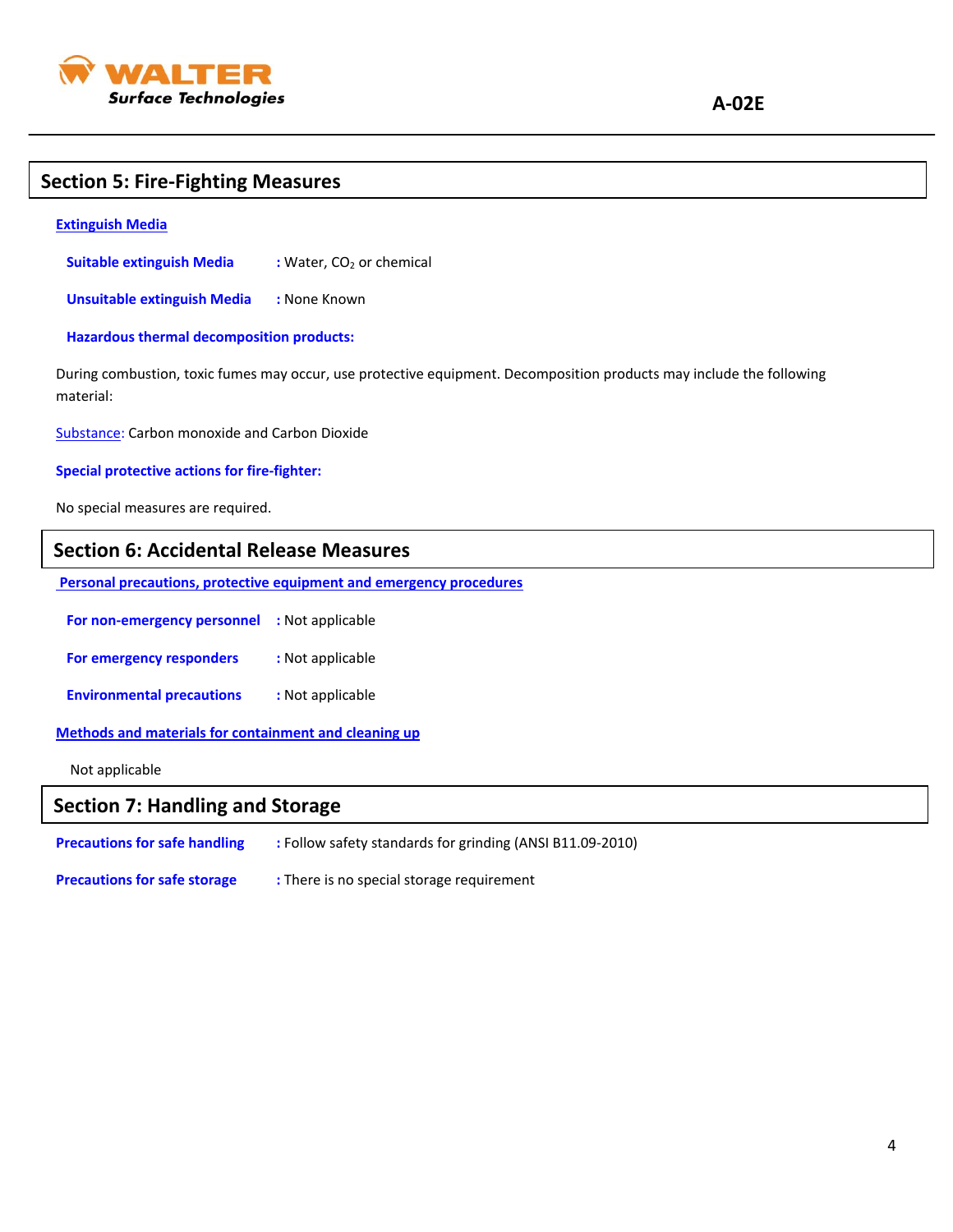

### **Section 8: Exposure Control & Personal Protection**

#### **Control parameters**

### **Occupational exposure limit**

The following table presents the limit for air contaminant from OSHA 1910-Z-1 Table.

| Ingredient name   | Limit value ( $mg/m^3$ ) |
|-------------------|--------------------------|
|                   | 15                       |
| Aluminium Oxide   | 5 (respirable fraction)  |
| Zirconium Dioxide |                          |
| Cryolite          | 2.5                      |
|                   |                          |

**Appropriate engineer control :** General ventilation is adequate to evacuate the dust form the working area. With good ventilation, the exposure of every ingredient should be below the limit. Make sure all the equipment is in good condition.

| <b>Environment exposure control</b>   | : Not applicable                              |
|---------------------------------------|-----------------------------------------------|
| <b>Individual Personal Protection</b> |                                               |
| <b>Eyes Protection</b>                | : Wear protective goggles with safe shields.  |
| <b>Hand Protection</b>                | : Wear Gloves.                                |
| <b>Skin Protection</b>                | : Wear long clothes. Smock is recommended.    |
| <b>Respiratory Protection</b>         | : Use of a protective half or full face mask. |
| <b>Hearing Protection</b>             | : Ear protection is recommended.              |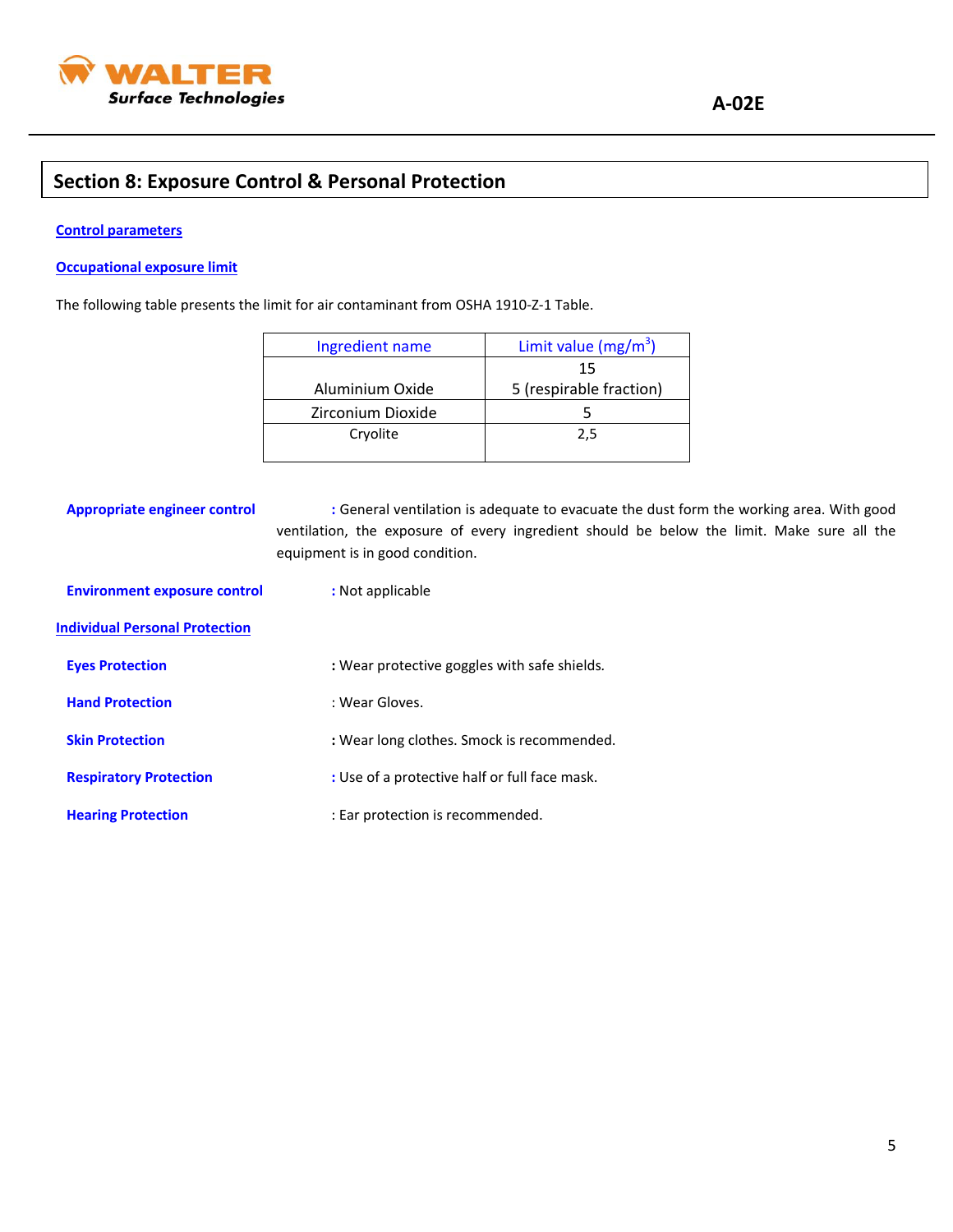

## **Section 9: Physical & Chemical Properties**

| <b>Appearance</b>                |                           |
|----------------------------------|---------------------------|
| <b>Physical state</b>            | : Solid                   |
| <b>Appearance</b>                | : Clear                   |
| <b>Odour</b>                     | : Not available           |
| <b>Boiling Point</b>             | : Not available           |
| <b>Freezing Point</b>            | : Not available           |
| <b>Specific Gravity</b>          | $:$ > 1 g/cm <sup>3</sup> |
| рH                               | : Not available           |
| <b>Vapour Pressure</b>           | : Not available           |
| <b>Evaporation</b>               | : Not available           |
| <b>Flashpoint</b>                | : Not available           |
| <b>Auto ignition temperature</b> | : Not available           |
| <b>Sensitivity to mechanical</b> | : Not available           |

### **Section 10: Stability & Reactivity**

| <b>Reactivity</b>                                    | : None known             |
|------------------------------------------------------|--------------------------|
| <b>Chemical Stability</b>                            | : This product is stable |
| <b>Possibility to Hazardous Reaction: None known</b> |                          |
| <b>Conditions to avoid</b>                           | : None know              |
| <b>Incompatible Material</b>                         | : None known             |

### **Hazardous decomposition products:**

Under normal conditions of use, hazardous decomposition products should not be produced.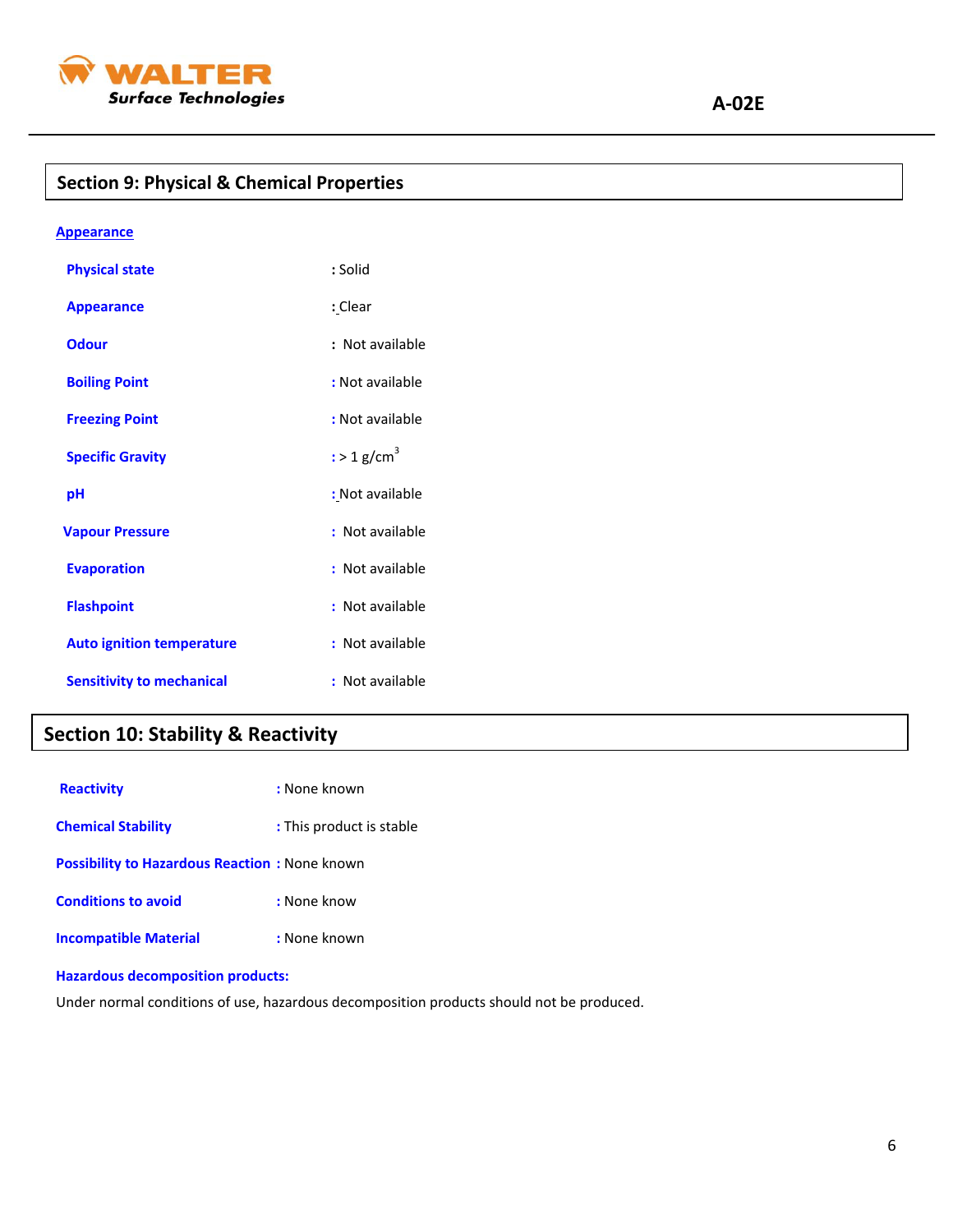

### **Section 11: Toxicology**

#### **Information on toxicological effects**

| <b>Acute Toxicity</b>                                                            | : No known significant effects                       |
|----------------------------------------------------------------------------------|------------------------------------------------------|
| <b>Irritation/Corrosion</b>                                                      | : Uncontrolled dust can affect eyes and respiration. |
| <b>Sensitization</b>                                                             | : No known significant effects                       |
| <b>Carcinogenicity</b>                                                           | : No known significant effects                       |
| <b>Reproductive Toxicity</b>                                                     | : No known significant effects                       |
| Specific target organ toxicity - Single exposure: No known significant effects   |                                                      |
| Specific target organ toxicity - Repeated exposure: No known significant effects |                                                      |
| <b>Aspiration Hazard</b>                                                         | : No known significant effects                       |

#### **Information on the likely routes of exposure:**

Inhalation, Skin contact, Eyes contact, Ingestion

#### **Potential acute health effects**

| <b>Inhalation</b>          | : No known significant effects or critical hazards                           |
|----------------------------|------------------------------------------------------------------------------|
| <b>Skin Contact</b>        | : No known significant effects or critical hazards                           |
| <b>Eyes Contact</b>        | : No known significant effects or critical hazards                           |
| <b>Ingestion</b>           | : No known significant effects or critical hazards                           |
|                            | Symptoms related to the physical, chemical and toxicological characteristics |
| <b>Inhalation</b>          | : No known significant effects or critical hazards                           |
| <b>Skin Contact</b>        | : No known significant effects or critical hazards                           |
| <b>Eyes Contact</b>        | : No known significant effects or critical hazards                           |
| <b>Ingestion</b>           | : No known significant effects or critical hazards                           |
| <b>Short term exposure</b> |                                                                              |

 **Potential immediate effect:** No known significant effects or critical hazards

 **Potential delayed effect:** No known significant effects or critical hazards

#### **Long term exposure**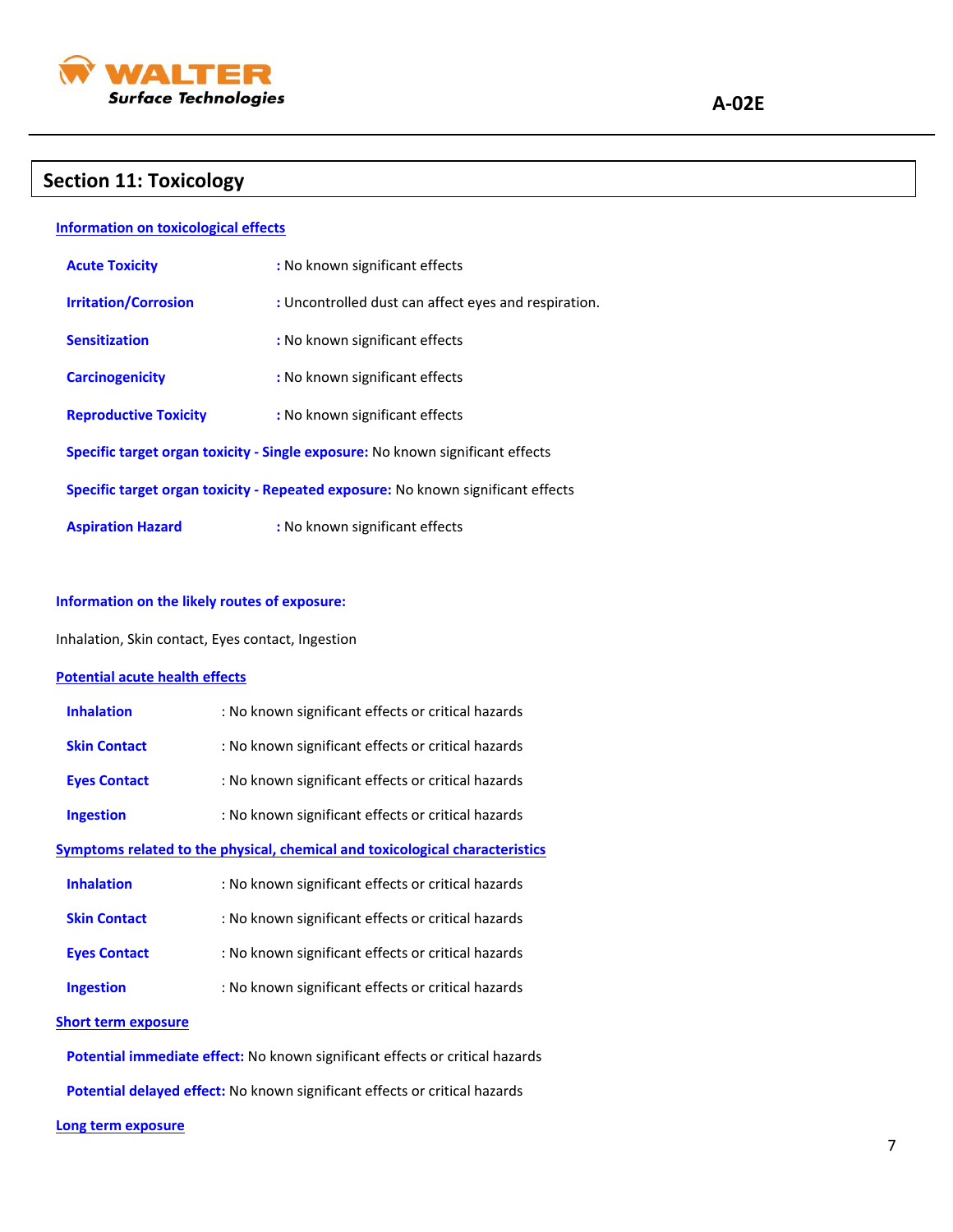

 **Potential immediate effect:** No known significant effects or critical hazards

 **Potential delayed effect:** No known significant effects or critical hazards

#### **Potential Chronic Health Effects**

| <b>General</b>           | : No known significant effects or critical hazards                             |
|--------------------------|--------------------------------------------------------------------------------|
| <b>Carcinogenicity</b>   | : No known significant effects or critical hazards                             |
| <b>Mutagenicity</b>      | : No known significant effects or critical hazards                             |
| <b>Teratogenicity</b>    | : No known significant effects or critical hazards                             |
|                          | <b>Developmental Effects: No known significant effects or critical hazards</b> |
| <b>Fertility Effects</b> | : No known significant effects or critical hazards                             |

### **Section 12: Ecological Information**

#### **Toxicity**

| <b>Aquatic Toxicity</b>                                                         | : No know significant effects or critical hazards. |  |
|---------------------------------------------------------------------------------|----------------------------------------------------|--|
| Persistence and degradability: No know significant effects or critical hazards. |                                                    |  |
| Bioaccumulation potential: No know significant effects or critical hazards.     |                                                    |  |
| <b>Mobility in soil</b>                                                         | : No know significant effects or critical hazards. |  |
| <b>Other adverse effects</b>                                                    | : No know significant effects or critical hazards. |  |

### **Section 13: Disposal Considerations**

**Disposal methods :** The generation of waste should be avoided or minimized wherever possible. Disposal of this product, solutions and any by-products should comply with the requirements of environmental protection and waste disposal legislation and any regional local authority requirements. Dispose of surplus and non-recyclable products via a licensed waste disposal contractor. Waste should not be disposed of untreated to the sewer unless fully compliant with the requirements of all authorities with jurisdiction. Waste packaging should be recycled. Incineration or landfill should only be considered when recycling is not feasible. This material and its container must be disposed of in a safe way. Empty containers or liners may retain some product residues. Avoid dispersal of spilled material and runoff and contact with soil, waterways, drains and sewers.

**EPA Hazardous Waste Number (RCRA):** Not regulated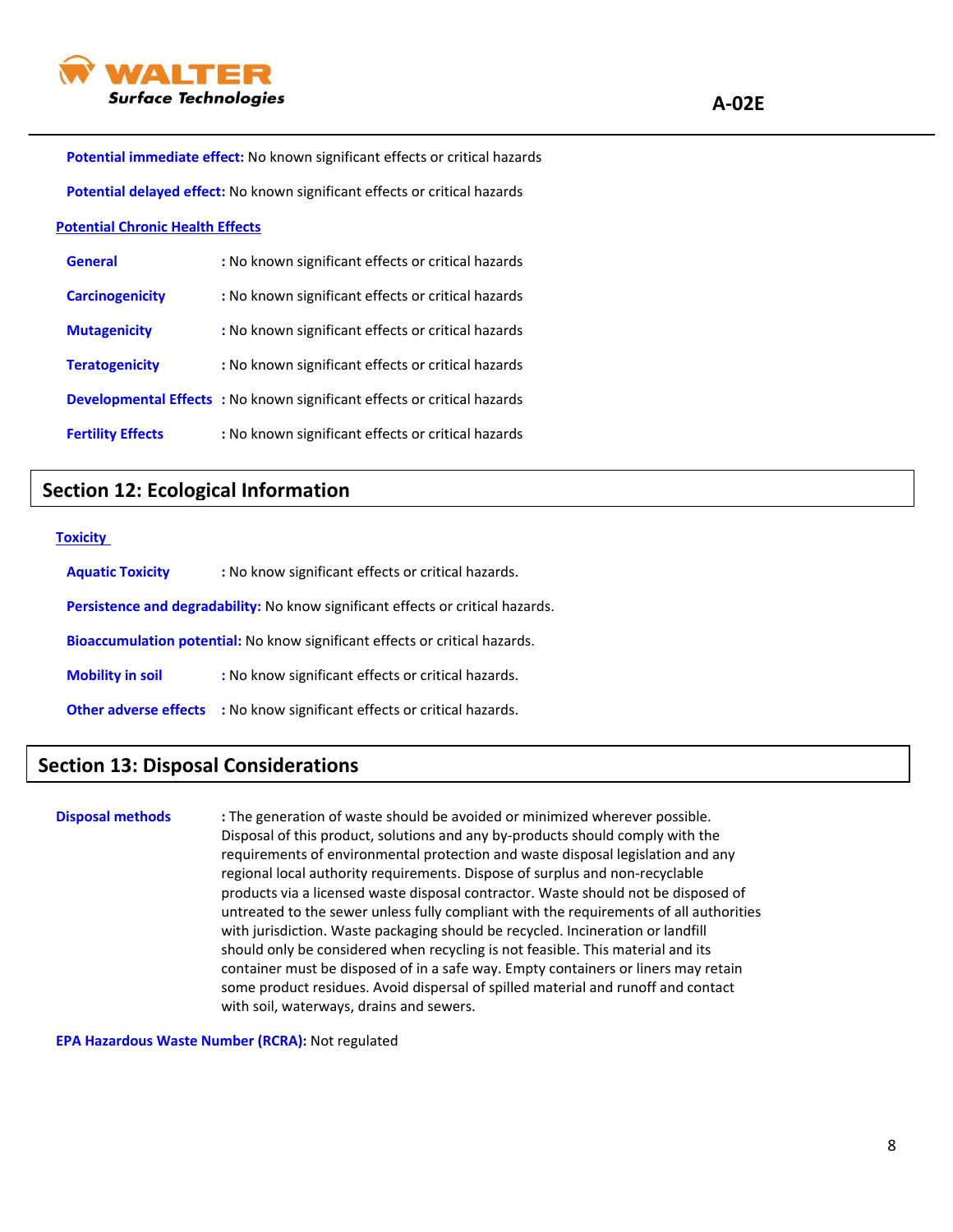

### **Section 14: Transport Information**

|                                | <b>DOT Classifiation</b> | <b>IMDG</b>              | <b>IATA</b>              |
|--------------------------------|--------------------------|--------------------------|--------------------------|
| <b>UN Number</b>               | Not Regulated            | Not Regulated            | Not Regulated            |
| <b>UN Proper shipping name</b> | $\overline{\phantom{a}}$ | -                        | $\overline{\phantom{a}}$ |
| <b>Transport Hazards Class</b> | $\overline{\phantom{0}}$ |                          |                          |
| <b>Packing Group</b>           | $\overline{\phantom{0}}$ | $\overline{\phantom{0}}$ | $\overline{\phantom{a}}$ |
| <b>Environmental Hazards</b>   | No                       | No.                      | N <sub>o</sub>           |
| <b>Additional Information</b>  | $\overline{\phantom{a}}$ | $\overline{\phantom{0}}$ | $\overline{\phantom{a}}$ |

**Special precautions for user :** None

### **Section 15: Regulatory Information**

**US Federal Regulations :** Contact Walter Surface Technologies for more information.

 **Hazard Categories:** Fire Hazard – No, Pressure Hazard – No, Reactivity Hazard – No, Immediate Hazard –No, Delayed Hazard – No.

| <b>State Regulations</b>                                                                         | : Contact Walter Surface Technologies for more information.                             |  |  |
|--------------------------------------------------------------------------------------------------|-----------------------------------------------------------------------------------------|--|--|
| <b>Chemical Inventories</b><br>requirements.                                                     | : This product is defined by TSCA regulations and is exempt from TSCA Inventory listing |  |  |
| <b>International Regulations</b>                                                                 | : Contact Walter Surface Technologies for more information.                             |  |  |
| This SDS has been prepared to meet the U.S OSHA Hazard Communication Standard, 29 CFR 1910.1200. |                                                                                         |  |  |